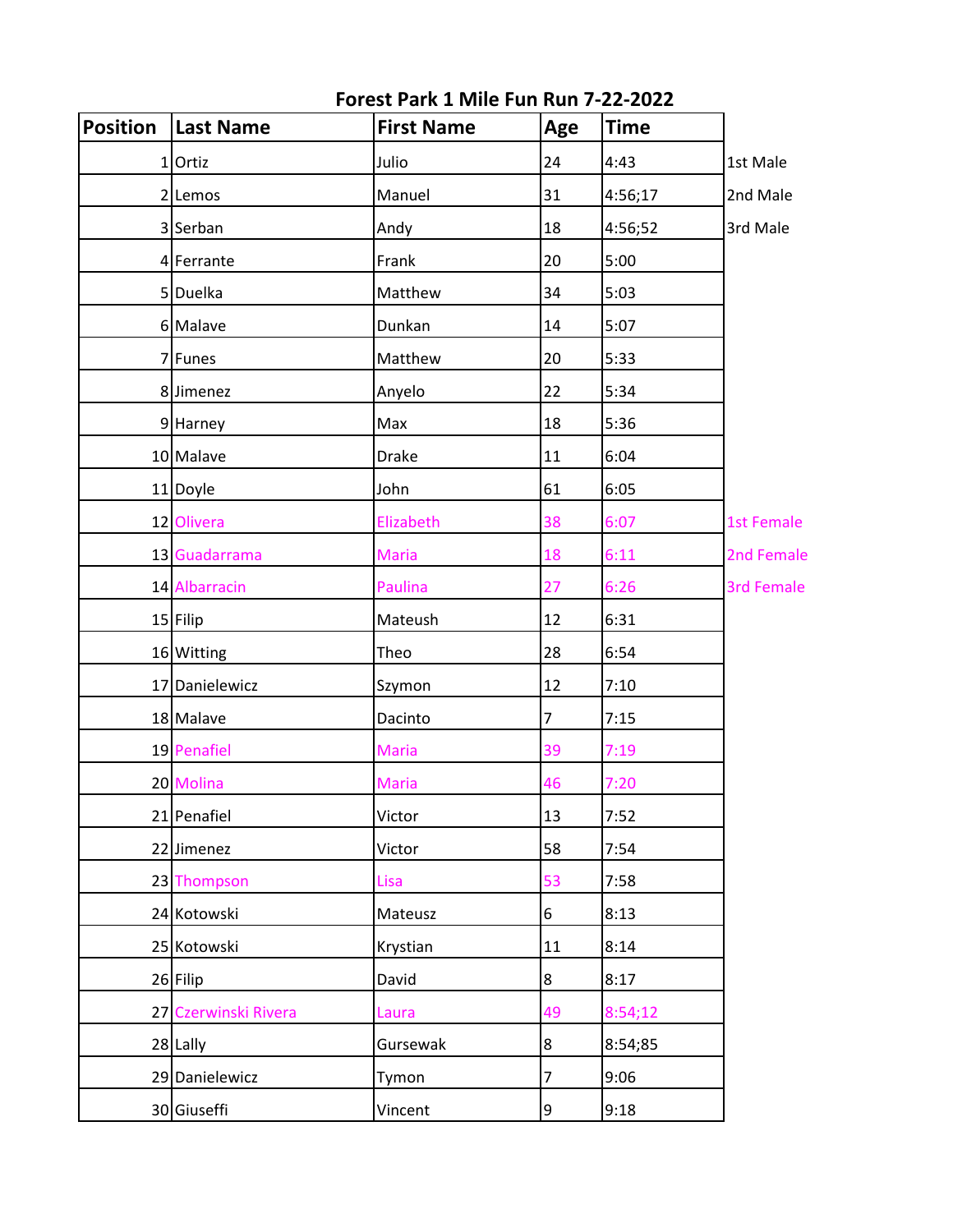|    | 31 Ling      | Caroline       | 8              | 9:19  |
|----|--------------|----------------|----------------|-------|
|    | 32 Cosquillo | Chelsea        | 16             | 9:55  |
|    | 33 Perez     | <b>Jazmine</b> | 25             | 9:56  |
|    | 34 Lally     | Gobind         | $11\,$         | 10:12 |
|    | 35 Kristin   | Johnson        | 43             | 10:15 |
|    | 36 Brown     | Greg           | 44             | 10:25 |
|    | 37 Artemyev  | Adam           | $10\,$         | 10:35 |
|    | 38 Artemyev  | Mason          | $10\,$         | 10:36 |
|    | 39 Artemyev  | Hanna          | 40             | 10:37 |
|    | 40 Perez     | <b>Daisy</b>   | 17             | 10:44 |
|    | 41 Aerlihy   | <b>Roisin</b>  | 16             | 11:56 |
|    | 42 Thomson   | Emily          | 16             | 12:18 |
|    | 43 Dinas     | Joseph         | 29             | 12:35 |
|    | 44 Davis     | Latrice        | 45             | 12:40 |
|    | 45 Casaras   | Carlos         | 41             | 12:41 |
|    | 46 Rodriguez | Marlon         | 39             | 12:47 |
|    | 47 Rodriguez | Jacqueline     | 11             | 13:50 |
|    | 48 Blakley   | Latrice        | 38             | 14:05 |
|    | 49 Blaise    | <b>Asheley</b> | 31             | 14:29 |
|    | 50 Brown     | Mary           | 57             | 15:04 |
|    | 51 Serrano   | <b>Natalie</b> | 5              | 15:05 |
|    | 52 Murray    | Mila           | $\overline{6}$ | 15:30 |
|    | 53 Murray    | Greg           | 44             | 15:32 |
| 54 |              |                |                |       |
| 55 |              |                |                |       |
| 56 |              |                |                |       |
| 57 |              |                |                |       |
| 58 |              |                |                |       |
| 59 |              |                |                |       |
| 60 |              |                |                |       |
| 61 |              |                |                |       |
| 62 |              |                |                |       |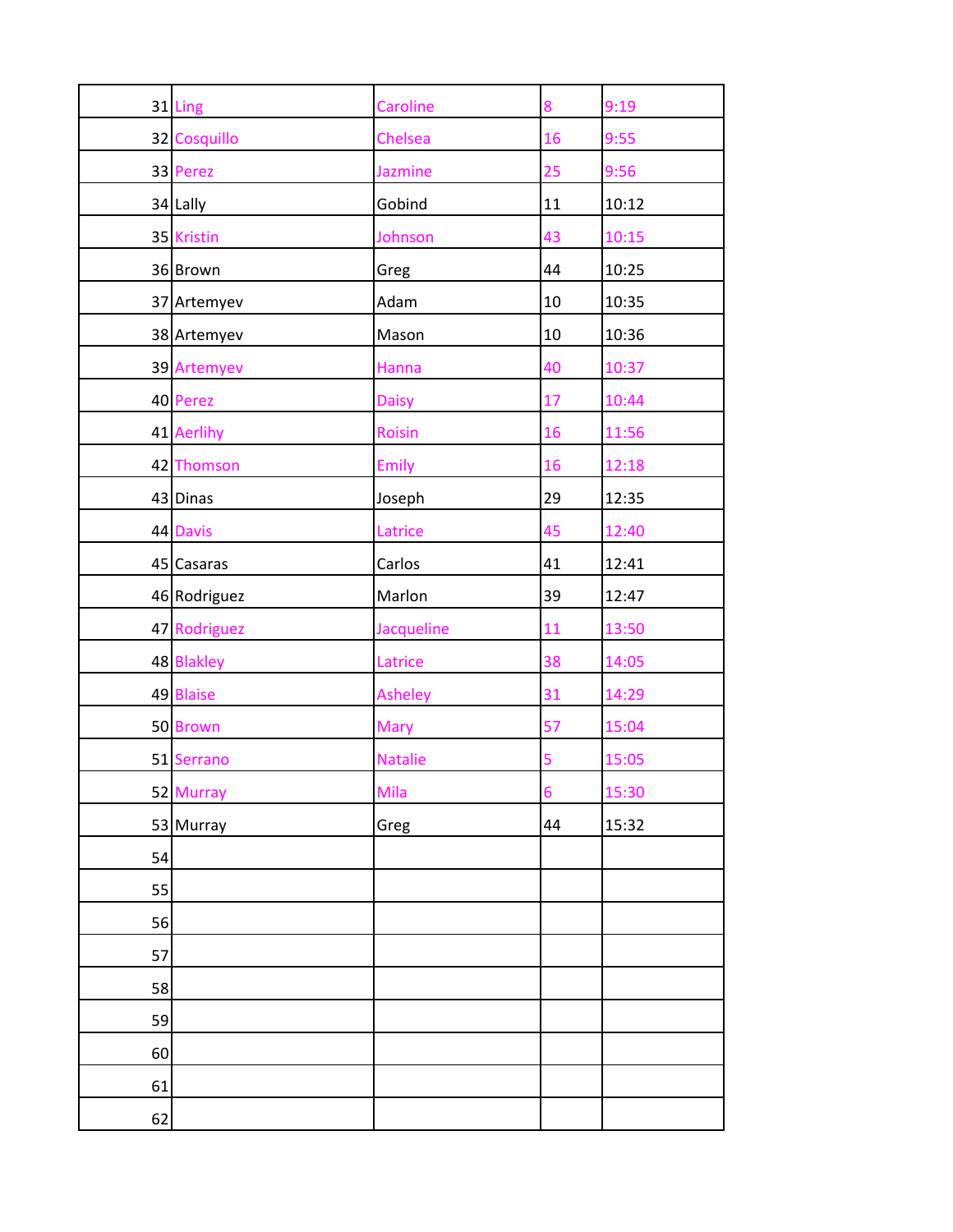| 63       |  |  |
|----------|--|--|
| 64       |  |  |
| 65       |  |  |
| 66       |  |  |
| 67       |  |  |
| 68       |  |  |
| 69       |  |  |
| $70\,$   |  |  |
| $\bf 71$ |  |  |
| $72$     |  |  |
| $73\,$   |  |  |
| 74       |  |  |
| $75\,$   |  |  |
| 76       |  |  |
| $77\,$   |  |  |
| 78       |  |  |
| 79       |  |  |
| $80\,$   |  |  |
| 81       |  |  |
| 82       |  |  |
| 83       |  |  |
| 84       |  |  |
| 85       |  |  |
| 86       |  |  |
| 87       |  |  |
| 88       |  |  |
| 89       |  |  |
| $90\,$   |  |  |
| 91       |  |  |
| 92       |  |  |
| 93       |  |  |
| 94       |  |  |